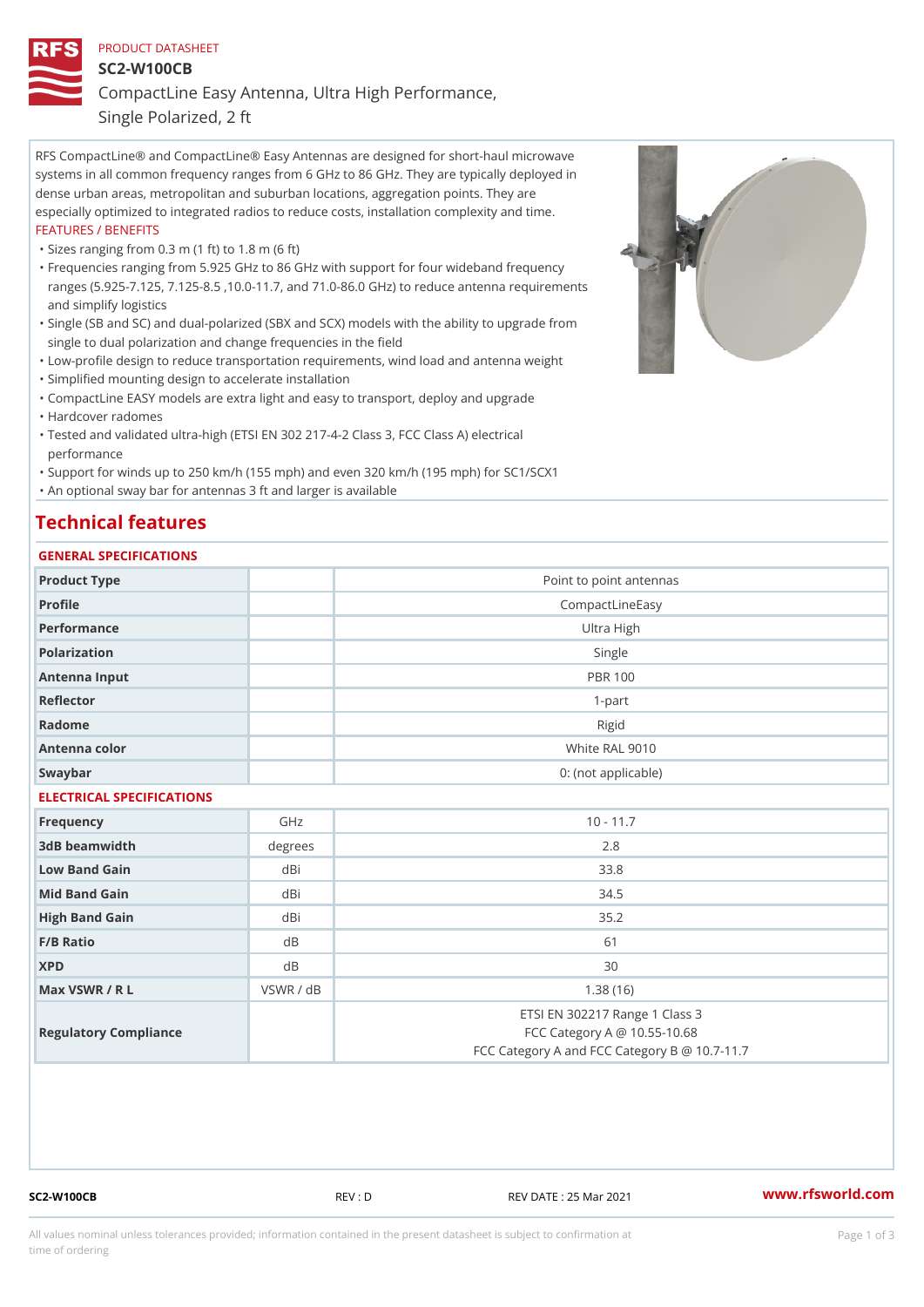# PRODUCT DATASHEET SC2-W100CB CompactLine Easy Antenna, Ultra High Performance, Single Polarized, 2 ft

| MECHANICAL SPECIFICATIONS         |              |                     |  |  |  |
|-----------------------------------|--------------|---------------------|--|--|--|
| Diameter                          | ft $(m)$     | 2(0.6)              |  |  |  |
| Elevation Adjustment              | $degree$ :   | ± 15                |  |  |  |
| Azimuth Adjustment                | degrees      | ± 15                |  |  |  |
| Polarization Adjustment           | degree       | ± 5                 |  |  |  |
| Mounting Pipe Diameter<br>minimum | $mm$ (in)    | 48(1.9)             |  |  |  |
| Mounting Pipe Diameter<br>maximum | $mm$ (in)    | 114(4.5)            |  |  |  |
| Approximate Weight                | kg(lb)       | 7(15.4)             |  |  |  |
| Survival Windspeed                | $km/h$ (mph) | 252 (155)           |  |  |  |
| Operational Windspeed             | $km/h$ (mph) | 180 (112)           |  |  |  |
| FURTHER ACCESSORIES               |              |                     |  |  |  |
| optional Swaybar                  |              | 0: (not applicable) |  |  |  |

### MOUNTOUTLINE

| Dimension_A                                                  | m m<br>(in) | 650 (25.6) |
|--------------------------------------------------------------|-------------|------------|
| Dimension B                                                  | m m<br>(in) | 313(12.3)  |
| Dimension_C                                                  | m m<br>(in) | 173(6.8)   |
| Dim D-<br>$51mm(2_in) Pipéin$                                | m m         | 259 (10.2) |
| Dim D-<br>$89m m (3.5 \dots n)$ P i(pine                     | m m         | 279.5(11)  |
| Dim D-<br>$114$ m m (4.5 _ i r) $\mathbb{R}$ in $\mathbb{R}$ | m m         | 292 (11.5) |
| Dimension_E                                                  | m m<br>(in) | 36(1.4)    |
| Dimension <sub>_F</sub>                                      | m m<br>(in) | 40 (1.6)   |

Mount outline

SC2-W100CB REV : D REV DATE : 25 Mar 2021 [www.](https://www.rfsworld.com)rfsworld.com